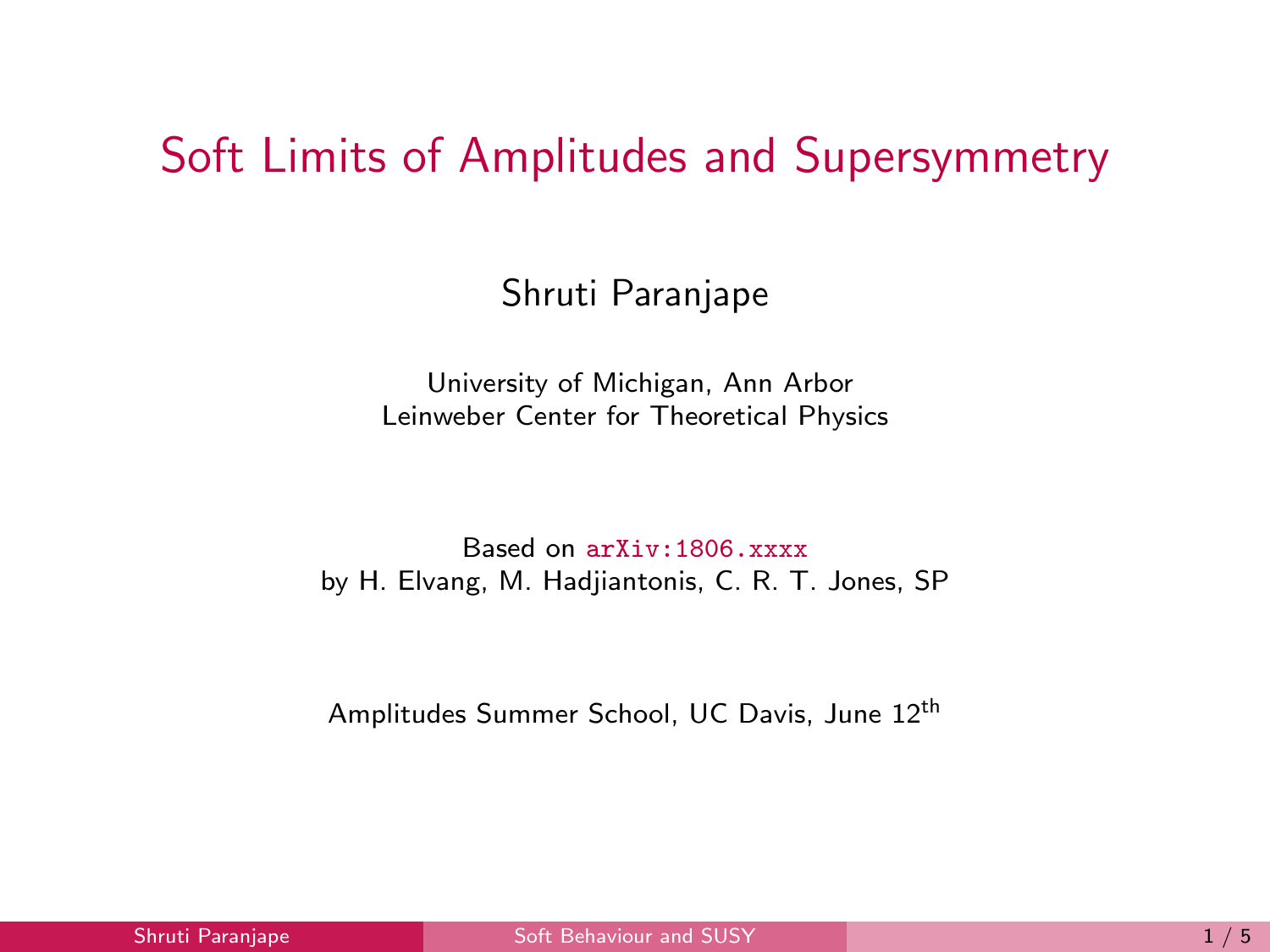## Broad Idea

- Goal: Properties of EFTs with
	- Supersymmetry
	- Low-energy Theorems

Example:  $\mathcal{N}=2$   $\mathbb{C}P^1$  Non-Linear Sigma Model

Method: Soft subtracted recursion relations  $<sup>1</sup>$ </sup>

Results:

- All n-point amplitudes are construtcible at leading order
- Symmetries emerge

 $^{1}$ arXiv:1509.03309, C. Cheung, K. Kampf, J. Novotny, C. Shen, J. Trnka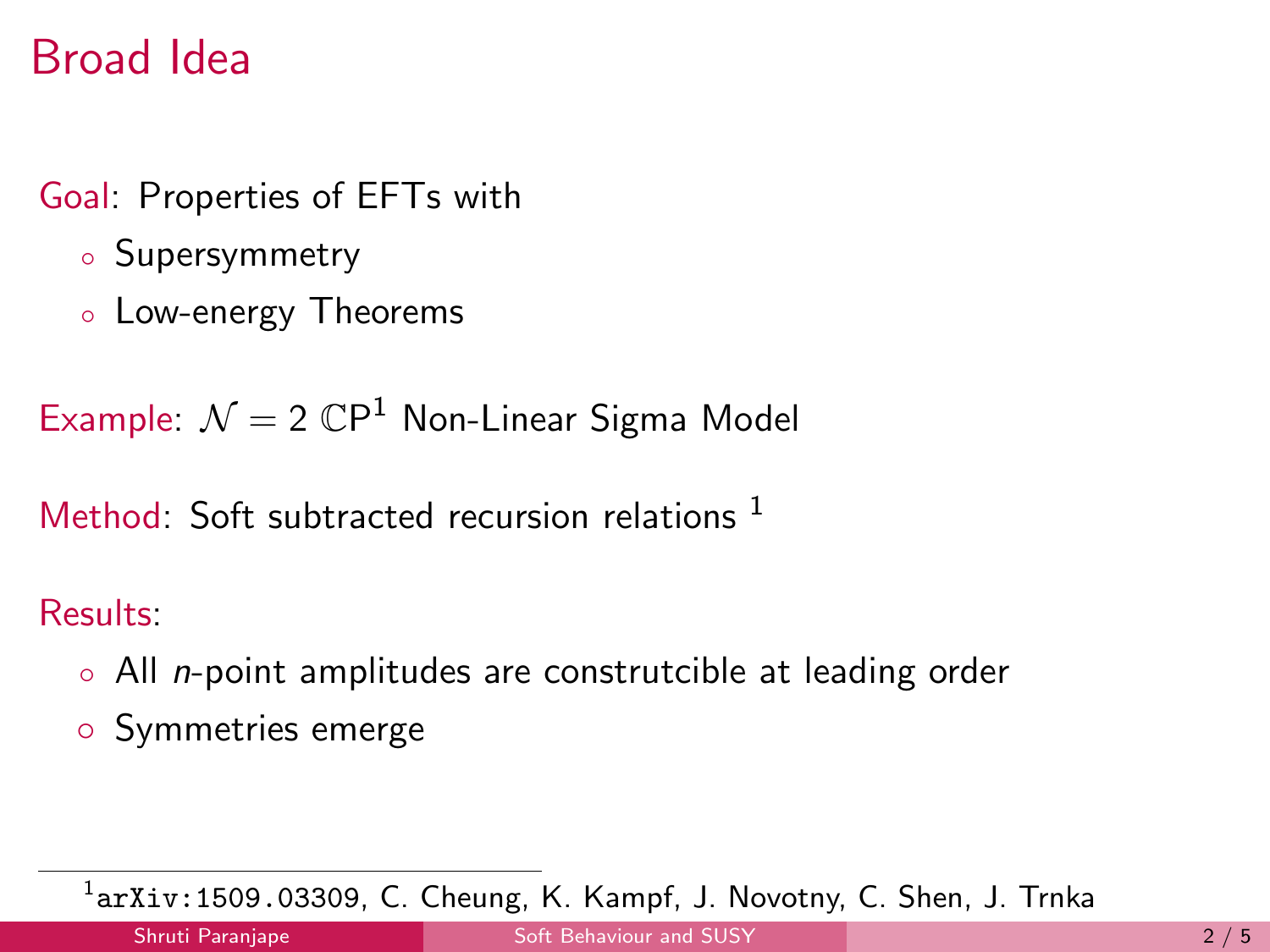Construction of  $\mathcal{N} = 2 \mathbb{C}P^1$  NLSM

The most general 4-point input superamplitude at leading order in the EFT is

$$
\mathcal{A}_4(1_{\Phi^+}2_{\Phi^-}3_{\Phi^+}4_{\Phi^-})=\frac{1}{\Lambda^2}\frac{[13]}{\langle 13 \rangle}\delta^{(4)}(\tilde{Q})=\frac{1}{4\Lambda^2}\frac{[13]}{\langle 13 \rangle}\prod_{a=1}^2\sum_{i,j=1}^4\langle ij \rangle \eta_{ia}\eta_{ja}.
$$

 $1/\langle 13 \rangle \Rightarrow$  some of the component amplitudes have poles  $\Rightarrow$  non-zero 3-point interactions.

 $4 + 3$ -point input  $\xrightarrow{\text{Recursion}}$  all *n*-point amplitudes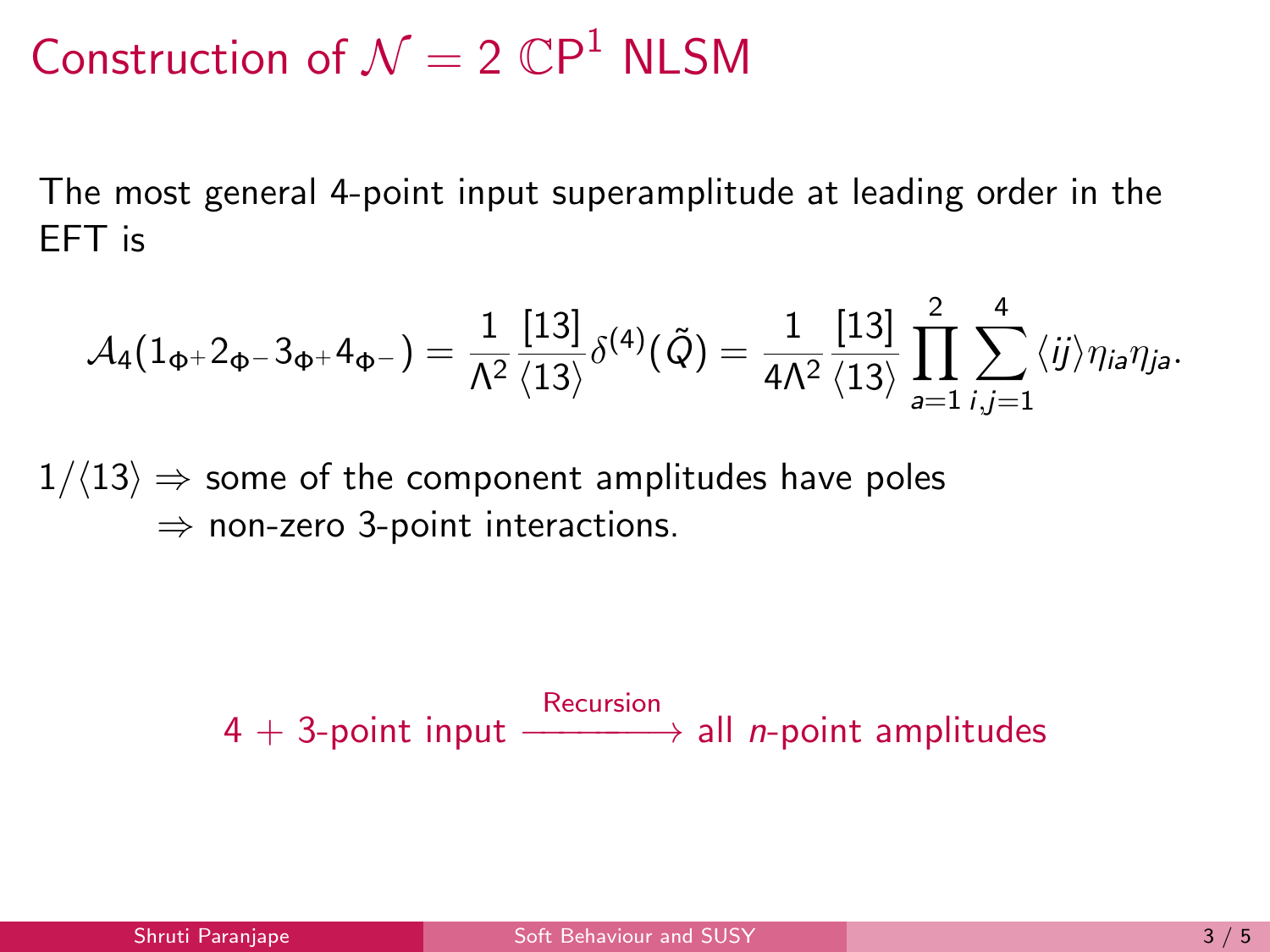# Preservation of Symmetries by Recursion

- Supersymmetry
- $\circ$  SU(2)<sub>R</sub>
- Additive conserved charges

|                                   | $U(1)_R$       | $SU(2)_R$      |
|-----------------------------------|----------------|----------------|
| $\frac{Z}{\bar{Z}}$               | -4             | 1              |
|                                   | 4              | 1              |
|                                   | $^{\rm -1}$    | $\overline{2}$ |
| $\psi^{\mathsf{a}+}_{\mathsf{a}}$ | 1              | $\overline{2}$ |
| $\gamma^{\dot{+}}$                | 2              | 1              |
| $\gamma$                          | $-2$           | 1              |
|                                   | 3              | $\overline{2}$ |
| $\eta_a$<br>$\Phi^+$              | $\overline{2}$ | 1              |
|                                   |                |                |

Maximal R-symmetry group realized.